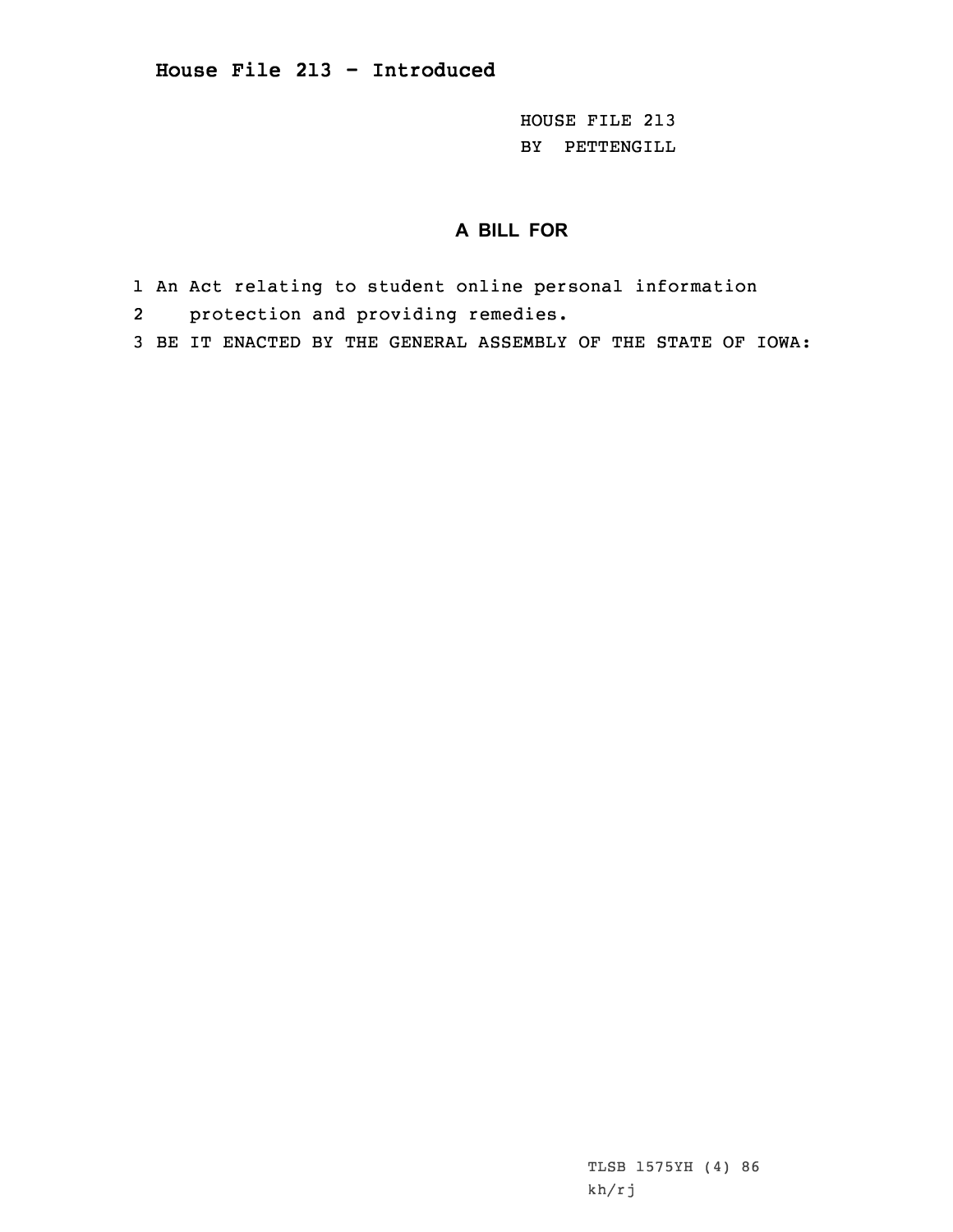1 Section 1. Section 714H.3, subsection 2, Code 2015, is 2 amended by adding the following new paragraph:

3 NEW PARAGRAPH. *g.* Chapter 715D.

4Sec. 2. NEW SECTION. **715D.1 Definitions.**

5 As use in this chapter, unless the context otherwise 6 requires:

<sup>7</sup> 1. *"Covered information"* means personally identifiable 8 information or materials, in any media or format that meets any 9 of the following:

 *a.* Is created or provided by <sup>a</sup> student, or the student's parent or legal guardian, to an operator in the course of the student's, parent's, or legal guardian's use of the operator's internet site, service, or application for kindergarten through grade twelve school purposes.

15 *b.* Is created or provided by an employee or agent of the 16 school district, accredited nonpublic school, or area education 17 agency, to an operator.

 *c.* Is gathered by an operator through the operation of an internet site, service, or application described in subsection 3 and is descriptive of <sup>a</sup> student or otherwise identifies <sup>a</sup> student, including but not limited to information in the student's educational record or e-mail, first and last name, home address, telephone number, e-mail address, other information that allows physical or online contact, discipline records, test results, special education data, juvenile dependency records, grades, evaluations, criminal records, medical records, health records, social security number, biometric information, disabilities, socioeconomic information, food purchases, political affiliations, religious information, text messages, documents, student identifiers, search activity, photos, voice recordings, or geolocation information.

 2. *"Kindergarten through grade twelve school purposes"* means purposes that customarily take place at the direction of <sup>a</sup> school district or accredited nonpublic school offering instruction at any or all levels from kindergarten through

-1-

LSB 1575YH (4) 86 kh/rj 1/10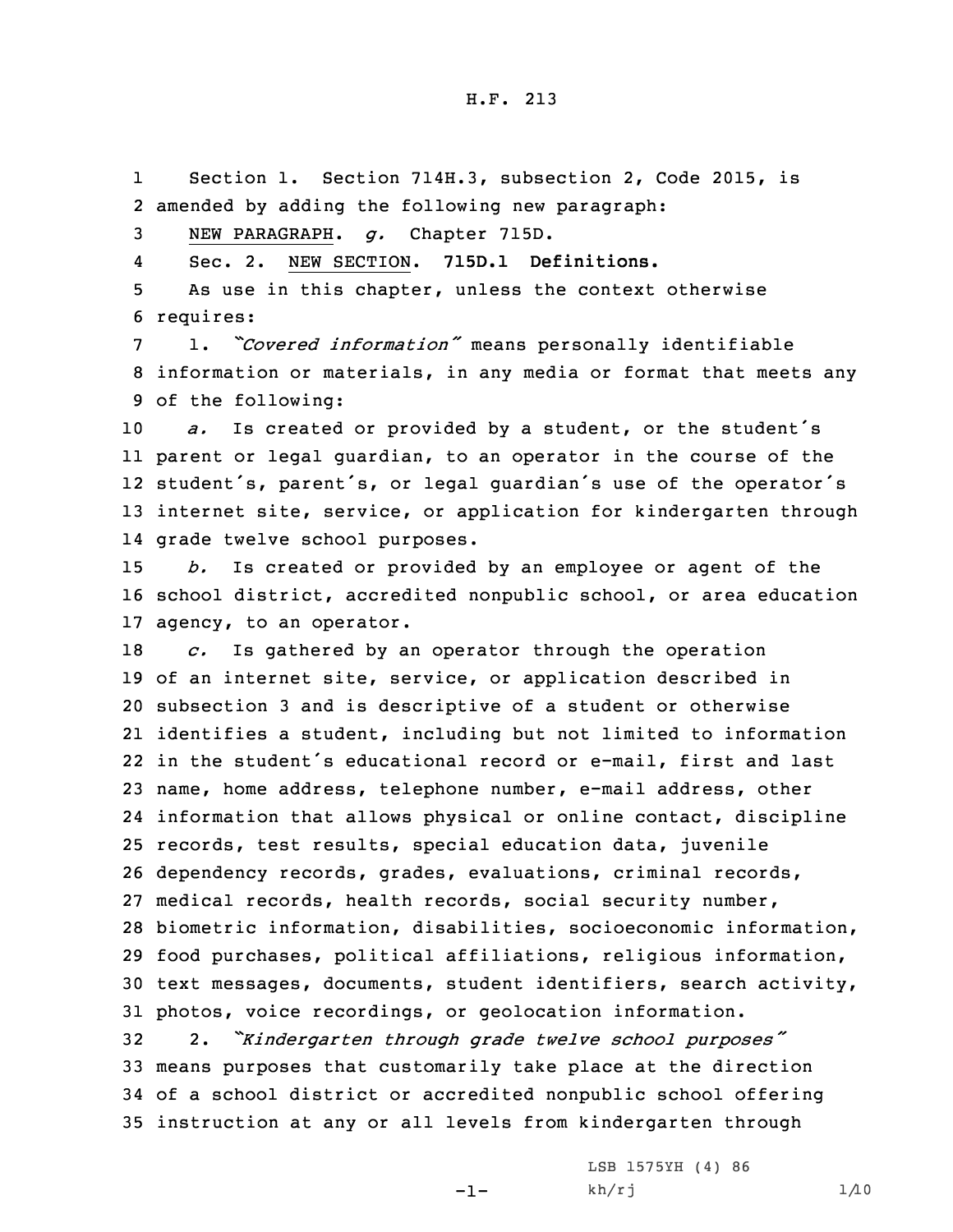grade twelve, at the direction of an area education agency, or at the direction of <sup>a</sup> teacher employed by or under contract with <sup>a</sup> school district, accredited nonpublic school, or area education agency, and purposes which aid in the administration of school activities, including but not limited to instruction in the classroom or at home, administrative activities, and collaboration between students, school personnel, or parents, or are for the use and benefit of the school district, school, or area education agency.

 3. *"Operator"* means the operator of an internet site, online service, online application, or mobile application with actual knowledge that the internet site, service, or application is used primarily for kindergarten through grade twelve school purposes and was designed and marketed for kindergarten through grade twelve school purposes. *"Online service"* includes cloud computing services that otherwise meet the definition of an operator.

18 Sec. 3. NEW SECTION. **715D.2 Prohibitions —— duties ——** 19 **exceptions.**

<sup>20</sup> 1. An operator, with respect to the operator's internet 21 site, service, or application, shall not knowingly do any of 22 the following:

 *a.* Engage in targeted advertising on the operator's internet site, service, or application, or target advertising on any other internet site, service, or application when the targeting of the advertising is based upon any information, including covered information and persistent unique identifiers, that the operator has acquired because of the use of that operator's internet site, service, or application described in section 715D.1, subsection 3.

 *b.* Use information, including persistent unique identifiers such as unique student identifiers, created or gathered by the operator's internet site, service, or application, to amass <sup>a</sup> profile about <sup>a</sup> student enrolled in <sup>a</sup> kindergarten through grade twelve school in this state except in furtherance of

 $-2-$ 

LSB 1575YH (4) 86 kh/rj 2/10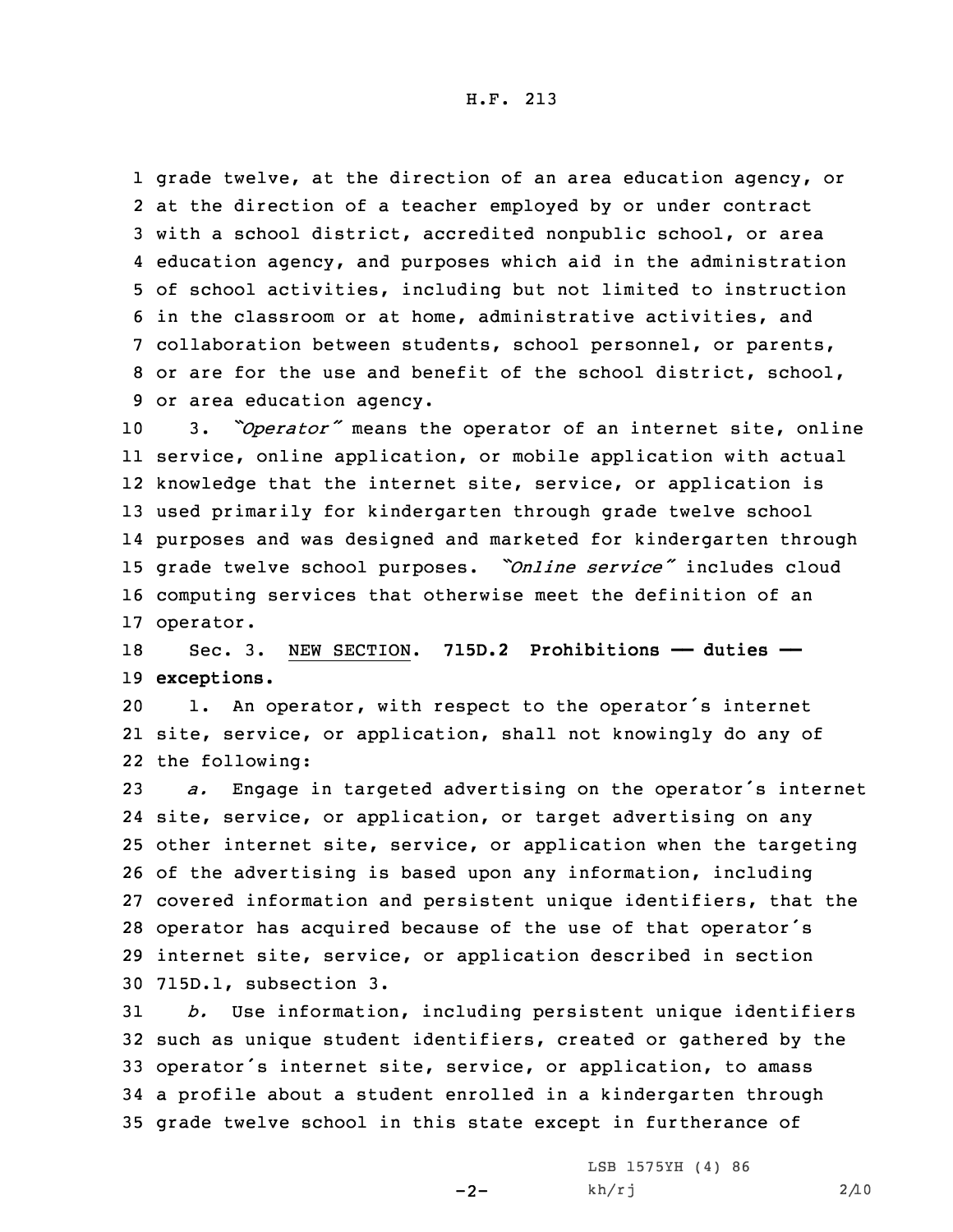1 kindergarten through grade twelve school purposes.

2 *c.* Sell <sup>a</sup> student's information, including covered information. This prohibition does not apply to the purchase, merger, or other type of acquisition of an operator by another entity, provided that the operator or successor entity continues to be subject to the provisions of this chapter with respect to previously acquired student information.

8 *d.* Disclose covered information unless the disclosure is any 9 of the following:

 (1) In furtherance of the kindergarten through grade twelve school purposes of the internet site, service, or application provided that the recipient of the covered information disclosed pursuant to this subparagraph shall not further disclose the information unless done to allow or improve operability and functionality within that student's classroom or school and the recipient is legally required to comply with this paragraph *"d"*.

18 (2) To ensure legal and regulatory compliance.

19 (3) To respond to or participate in judicial process.

20 (4) To protect the safety of the internet site users or 21 other persons identified on the internet site or security of 22 the internet site.

 (5) To <sup>a</sup> service provider, provided the operator contractually prohibits the service provider from using any covered information for any purpose other than providing the contracted service to, or on behalf of, the operator; prohibits the service provider from disclosing any covered information provided by the operator to subsequent third parties; and requires the service provider to implement and maintain reasonable security procedures and practices as provided in subsection 3.

 2. Subsection 1 shall not be construed to prohibit the operator's use of information for maintaining, developing, supporting, improving, or diagnosing the operator's internet site, service, or application.

 $-3-$ 

LSB 1575YH (4) 86 kh/rj 3/10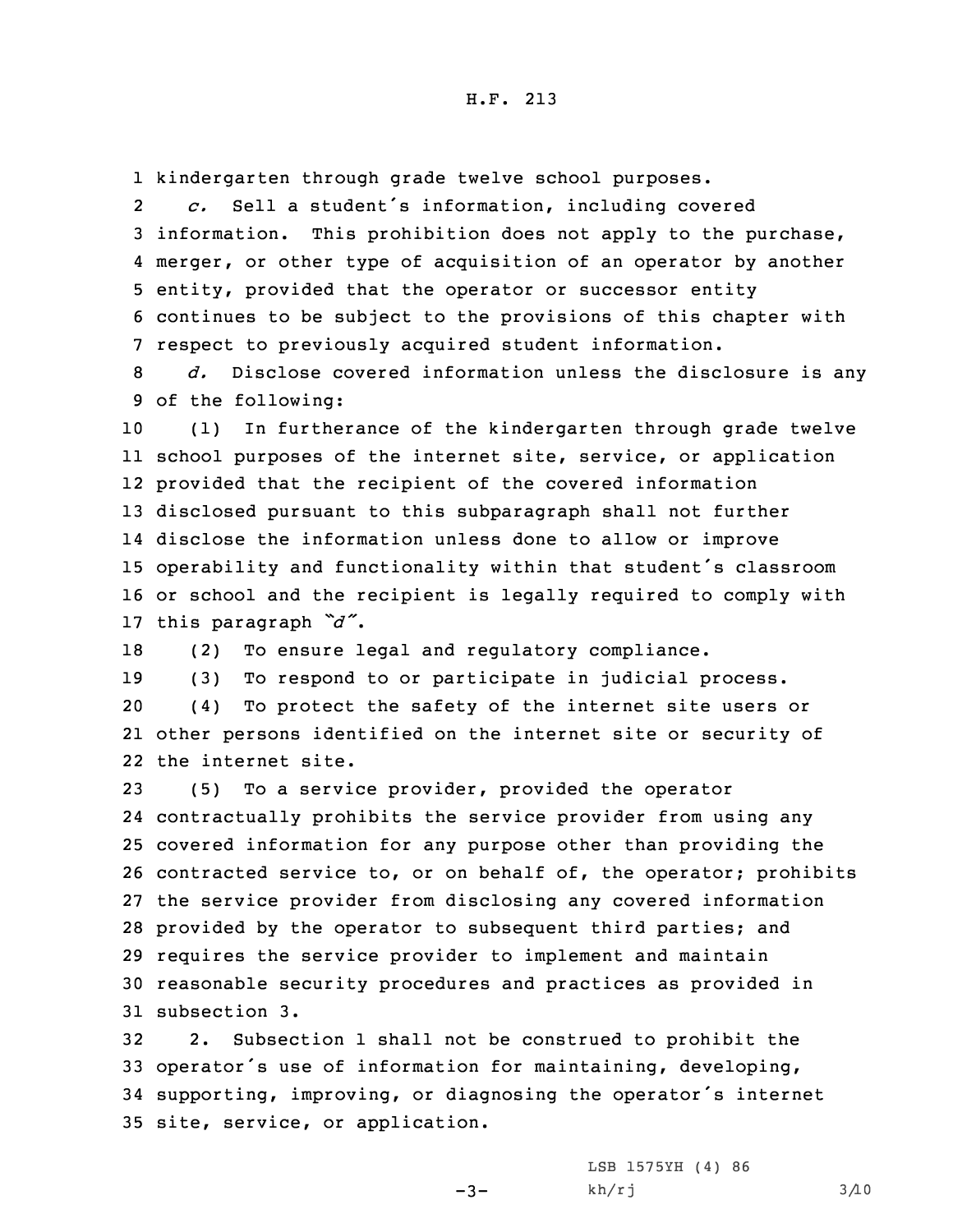13. An operator shall do all of the following:

2 *a.* Implement and maintain reasonable security procedures and 3 practices appropriate to the nature of the covered information, 4 and protect the covered information from unauthorized access, 5 destruction, use, modification, or disclosure.

 *b.* Delete <sup>a</sup> student's covered information if the school district, accredited nonpublic school, or area education agency requests deletion of data under the control of the school district, the school, or the area education agency.

 *c.* Notwithstanding subsection 1, paragraph *"d"*, as long as the operator does not violate subsection 1, paragraph *"a"*, *"b"*, or *"c"*, an operator may disclose covered information of <sup>a</sup> student under the following circumstances:

14 (1) If other provisions of federal or state law require the 15 operator to disclose the information and the operator complies 16 with the requirements of federal and state law in protecting 17 and disclosing that information.

 (2) For legitimate research purposes as required by state or federal law and subject to the restrictions under applicable state or federal law or as allowed by state or federal law and under the direction of <sup>a</sup> school district, an accredited nonpublic school, an area education agency, or the state or federal department of education, if no covered information is used for any purpose in furtherance of advertising or to amass <sup>a</sup> profile of the student for purposes other than kindergarten through grade twelve school purposes.

 (3) To state or local educational agencies, including school districts, accredited nonpublic schools, area education agencies, and community colleges, for kindergarten through grade twelve school purposes, as permitted by state or federal 31 law.

32 4. This section shall not be construed to do any of the 33 following:

34 *a.* Prohibit an operator from using deidentified student 35 covered information as follows:

 $-4-$ 

LSB 1575YH (4) 86  $kh/rj$  4/10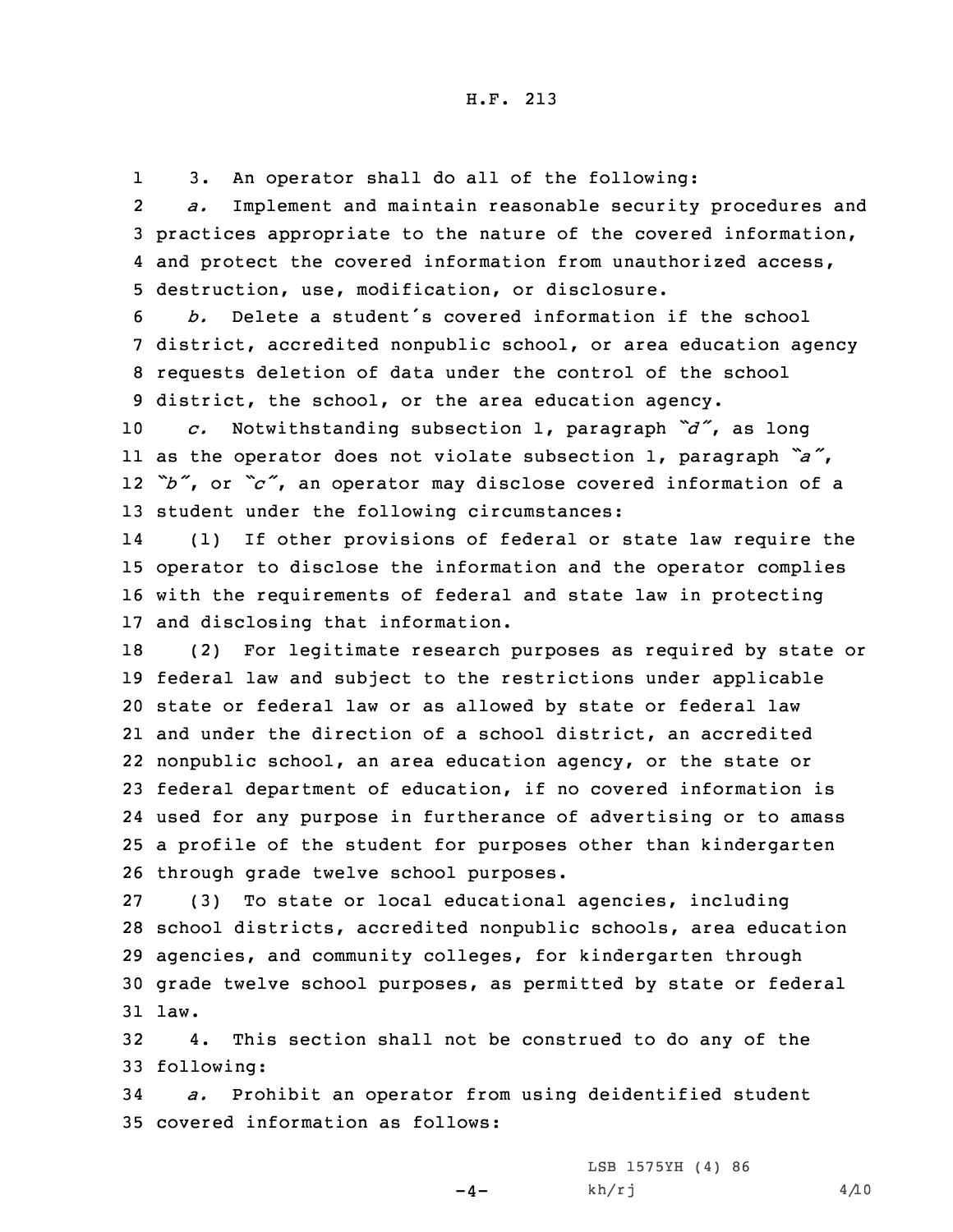1 (1) Within the operator's internet site, service, or 2 application or other internet sites, services, or applications 3 owned by the operator to improve educational products.

4 (2) To demonstrate the effectiveness of the operator's 5 products or services and their marketing.

6 *b.* Prohibit an operator from sharing aggregated deidentified 7 student covered information for the development and improvement 8 of educational internet sites, services, or applications.

 *c.* Limit the authority of <sup>a</sup> law enforcement agency to obtain any content or information from an operator as authorized by law or pursuant to an order of <sup>a</sup> court of competent jurisdiction.

13 *d.* Limit the ability of an operator to use student data, 14 including covered information, for adaptive learning or 15 customized student learning purposes.

 *e.* Apply to general audience internet sites, general audience online services, general audience online applications, or general audience mobile applications, even if login credentials created for an operator's internet site, service, or application may be used to access those general audience internet sites, services, or applications.

22 *f.* Restrict internet service providers from providing 23 internet connectivity to schools or students and their 24 families.

 *g.* Prohibit an operator of an internet site, online service, online application, or mobile application from marketing educational products directly to parents so long as the marketing did not result from the use of covered information obtained by the operator through the provision of services regulated under this section.

 *h.* Impose <sup>a</sup> duty upon <sup>a</sup> provider of an electronic store, gateway, or marketplace, or of another means of purchasing or downloading software or applications to review or enforce compliance with this section by such software or applications. *i.* Impose <sup>a</sup> duty upon <sup>a</sup> provider of an interactive computer

 $-5-$ 

LSB 1575YH (4) 86  $kh/rj$  5/10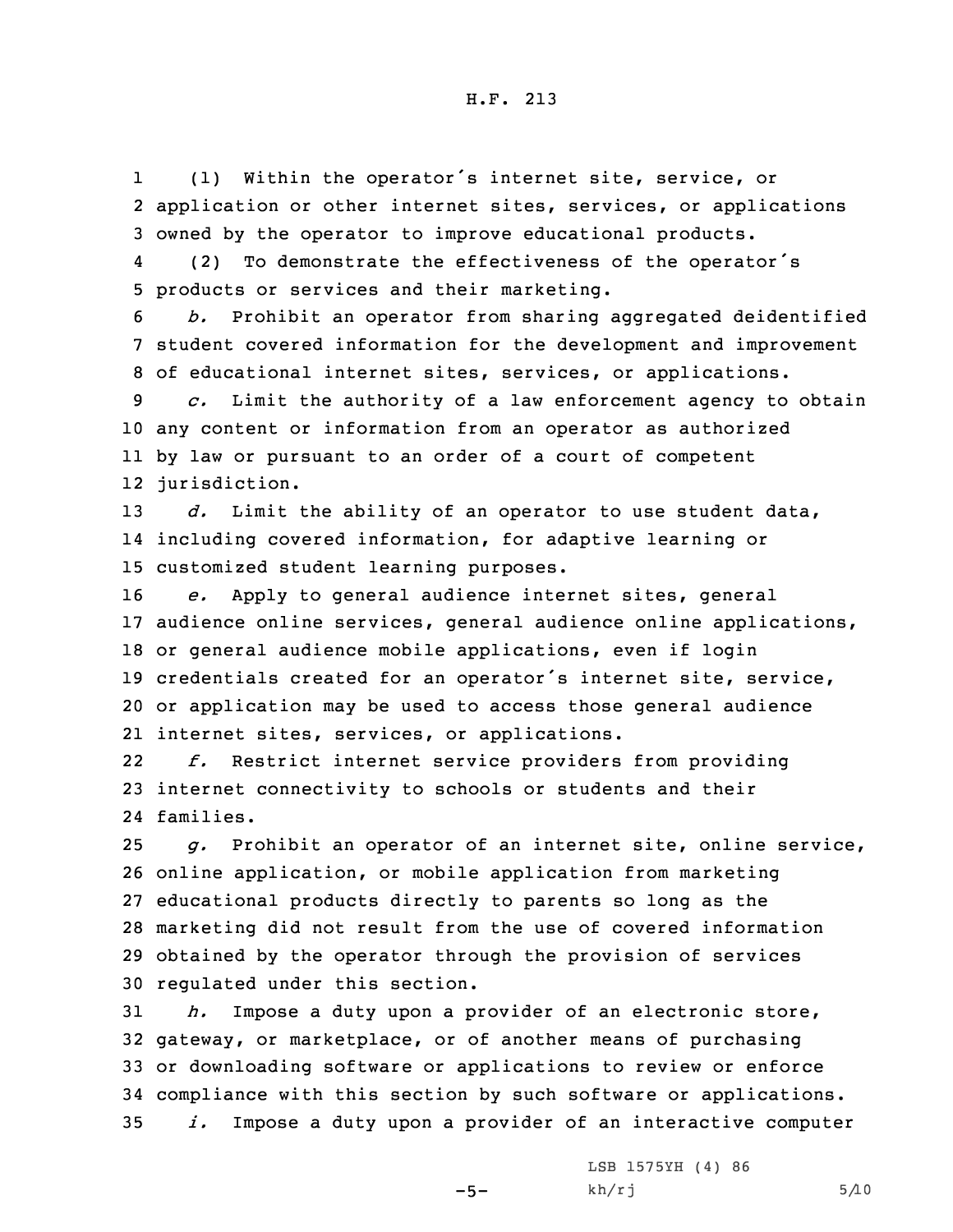service, as defined in 47 U.S.C. §230, to review or enforce compliance with this section by third-party content providers. *j.* Impede the ability of students to download, export, or otherwise save or maintain their own student-created data or documents.

6 Sec. 4. NEW SECTION. **715D.3 Remedies.**

 1. <sup>A</sup> violation of this chapter is an unlawful practice pursuant to section 714.16 and, in addition to the remedies provided to the attorney general pursuant to section 714.16, subsection 7, the attorney general may seek and obtain an order that <sup>a</sup> party held to violate this chapter pay damages to the attorney general for the benefit of <sup>a</sup> person injured by the violation.

14 2. The rights and remedies available under this chapter are 15 cumulative to each other and to any other rights and remedies 16 available under the law.

## 17 EXPLANATION

18 **The inclusion of this explanation does not constitute agreement with** <sup>19</sup> **the explanation's substance by the members of the general assembly.**

 This bill places restrictions on operators of internet sites, online services, online applications, and mobile applications designed, marketed, and used primarily for kindergarten through grade twelve school purposes. <sup>A</sup> violation of any of the restrictions is an unlawful practice pursuant to Code section 714.16, <sup>a</sup> prohibited practice or act under Code section 714H.3, and, in addition, the attorney general may bring <sup>a</sup> civil action on behalf of an injured person.

 PROHIBITIONS AND DISCLOSURE PROVISIONS. The bill prohibits an operator from engaging in targeted advertising that is based on or derived from information the operator acquired through the operator's internet site, service, or application; from using information created or gathered by the operator's internet site, service, or application, to amass <sup>a</sup> profile about <sup>a</sup> student enrolled in <sup>a</sup> kindergarten through grade twelve school in this state except in furtherance of school

 $-6-$ 

LSB 1575YH (4) 86  $kh/rj$  6/10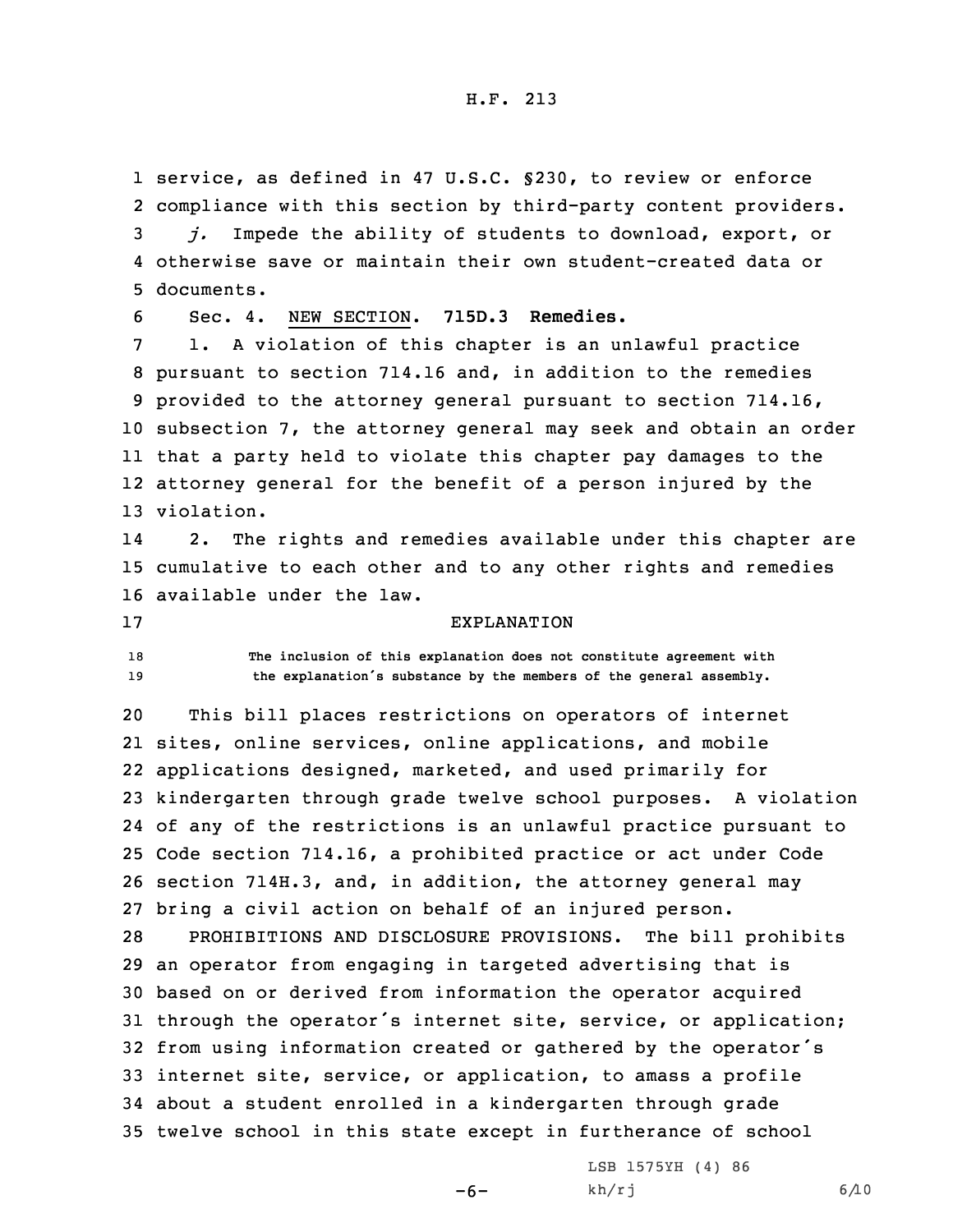purposes; and from selling <sup>a</sup> student's information, though this prohibition does not apply to the purchase, merger, or other type of acquisition of an operator by another entity, provided that the operator or successor entity continues to be subject to the restrictions relating to previously acquired student information.

The operator is also prohibited from disclosing covered information unless the disclosure is in furtherance of the kindergarten through grade twelve school purposes and the recipient of the covered information is subject to similar restrictions. Disclosure is also authorized in order to ensure legal and regulatory compliance; to respond to or participate in judicial process, or to protect the safety of the internet site users or persons identified on the internet site or security of the internet site.

 The operator may also disclose covered information to <sup>a</sup> service provider if the operator implements and maintains reasonable security procedures and practices, and, if the service provider is contractually prohibited from using any of the information for any purpose other than providing the contracted service to, or on behalf of, the operator, and from disclosing any covered information to subsequent third parties.

 However, these prohibitions shall not be construed to prohibit the operator's use of information for maintaining, developing, supporting, improving, or diagnosing the operator's internet site, service, or application.

 The operator is required to implement and maintain reasonable security procedures and practices appropriate to the nature of the covered information, and protect that information from unauthorized access, destruction, use, modification, or disclosure; and to delete <sup>a</sup> student's covered information if the school district, accredited nonpublic school, or area education agency requests deletion of data under the control of the school district, school, or area education agency. Notwithstanding the disclosure prohibitions, as long as the

-7-

LSB 1575YH (4) 86  $kh/rj$  7/10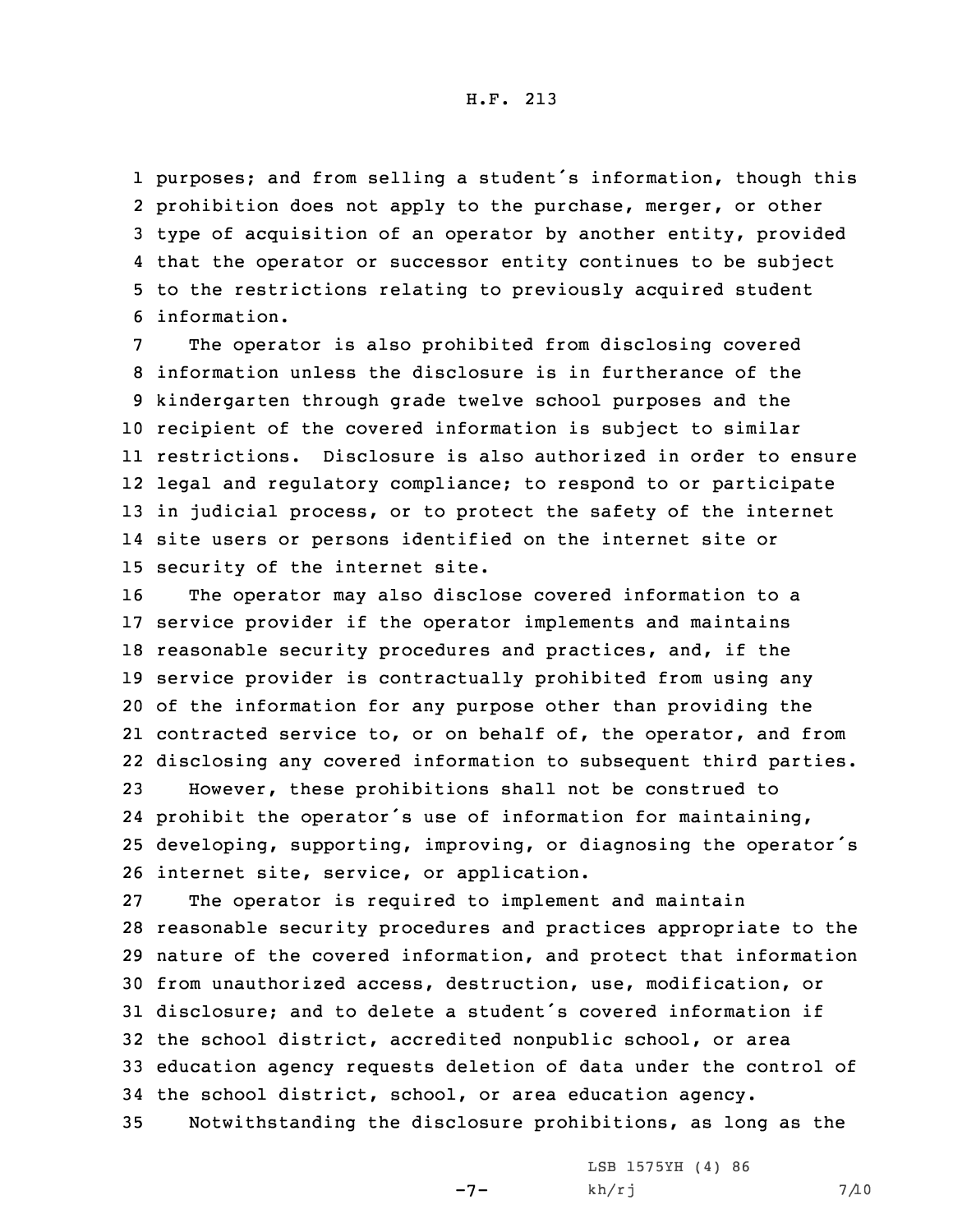operator does not violate the provisions prohibiting targeting advertising, the use of student information to amass <sup>a</sup> profile, and the sale of student information, an operator may disclose covered information of <sup>a</sup> student if other provisions of federal or state law require the operator to disclose the information, or for legitimate research purposes as required by and subject to state or federal law and under the direction of the school district, school, or area education agency; and to state or local educational agencies as permitted by state or federal 10 law.

11 The bill shall not be construed to prohibit an operator from using deidentified student covered information to improve educational products or to demonstrate the effectiveness of the operator's products or services and their marketing; to prohibit an operator from sharing aggregated deidentified student covered information for the development and improvement of educational internet sites, services, or applications; to limit <sup>a</sup> law enforcement agency from obtaining information as authorized by law or court order; to limit the ability of an operator to use student data for adaptive learning or customized student learning purposes; to apply to general audience internet sites, general audience online services, general audience online applications, or general audience mobile applications; to restrict internet service providers from providing internet connectivity to schools or students and their families; to prohibit an operator from marketing educational products directly to parents so long as the marketing did not result from the use of covered information; to impose <sup>a</sup> duty upon <sup>a</sup> provider of an electronic store, gateway, marketplace, or other means of purchasing or downloading software or applications to review or enforce compliance with applicable restrictions by such software or applications; to impose <sup>a</sup> duty upon <sup>a</sup> provider of an interactive computer service to review or enforce compliance by third-party content providers; or to impede the ability of

 $-8-$ 

LSB 1575YH (4) 86  $kh/rj$  8/10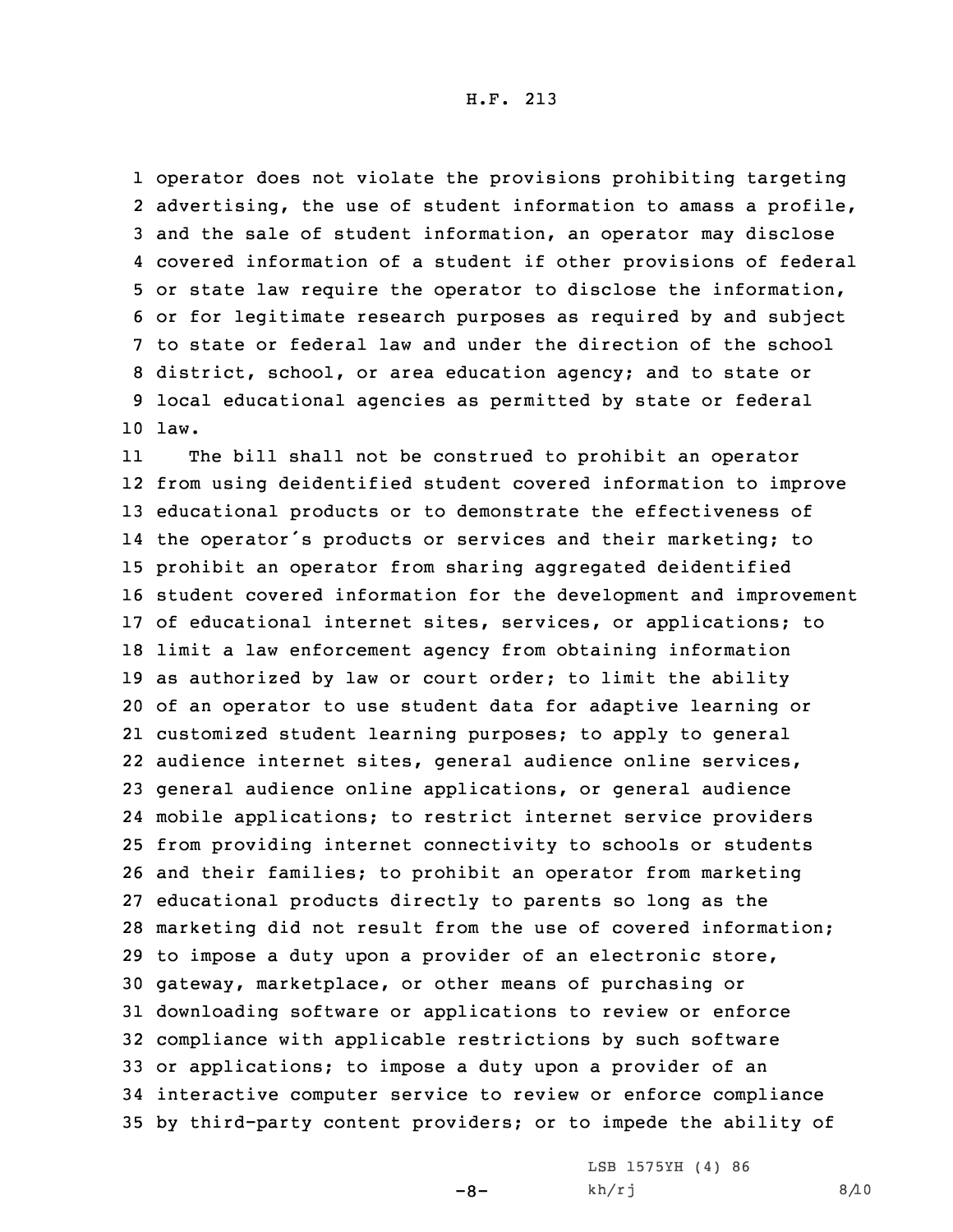1 students to download, export, or otherwise save or maintain 2 their own student-created data or documents.

 REMEDIES. The bill provides that <sup>a</sup> violation of new Code chapter 715D is <sup>a</sup> prohibited practice or act under Code section 714H.3, providing for <sup>a</sup> private right of action for <sup>a</sup> person who suffers an ascertainable loss of money or property as the result of <sup>a</sup> prohibited practice or act, allowing the person to bring an action at law to recover actual damages and to seek court protection from further violations including temporary and permanent injunctive relief.

11 In addition to the remedies provided to the attorney general pursuant to Code section 714.16(7), the attorney general may seek and obtain an order that <sup>a</sup> party held to violate the chapter pay damages to the attorney general on behalf of <sup>a</sup> person injured by the violation. The rights and remedies available are cumulative to each other and to any other rights and remedies available under the law.

 DEFINITIONS. The bill provides that "online service" includes cloud computing services. "Covered information" means personally identifiable information or materials, in any media or format that is created or provided by <sup>a</sup> student, or the student's parent or legal guardian, to an operator in the course of the student's, parent's, or legal guardian's use of the operator's site, service, or application for K–12 school purposes; is created or provided by an employee or agent of the school district, accredited nonpublic school, or area education agency, to an operator; or is gathered by an operator and is descriptive of <sup>a</sup> student or otherwise identifies <sup>a</sup> student.

 "Kindergarten through grade twelve school purposes" means purposes that customarily take place at the direction of <sup>a</sup> school district or accredited nonpublic school offering instruction at any or all levels from kindergarten through grade twelve or at the direction of an area education agency or <sup>a</sup> teacher employed by or under contract with <sup>a</sup> school district, accredited nonpublic school, or area education agency, and

 $-9-$ 

LSB 1575YH (4) 86  $kh/rj$  9/10